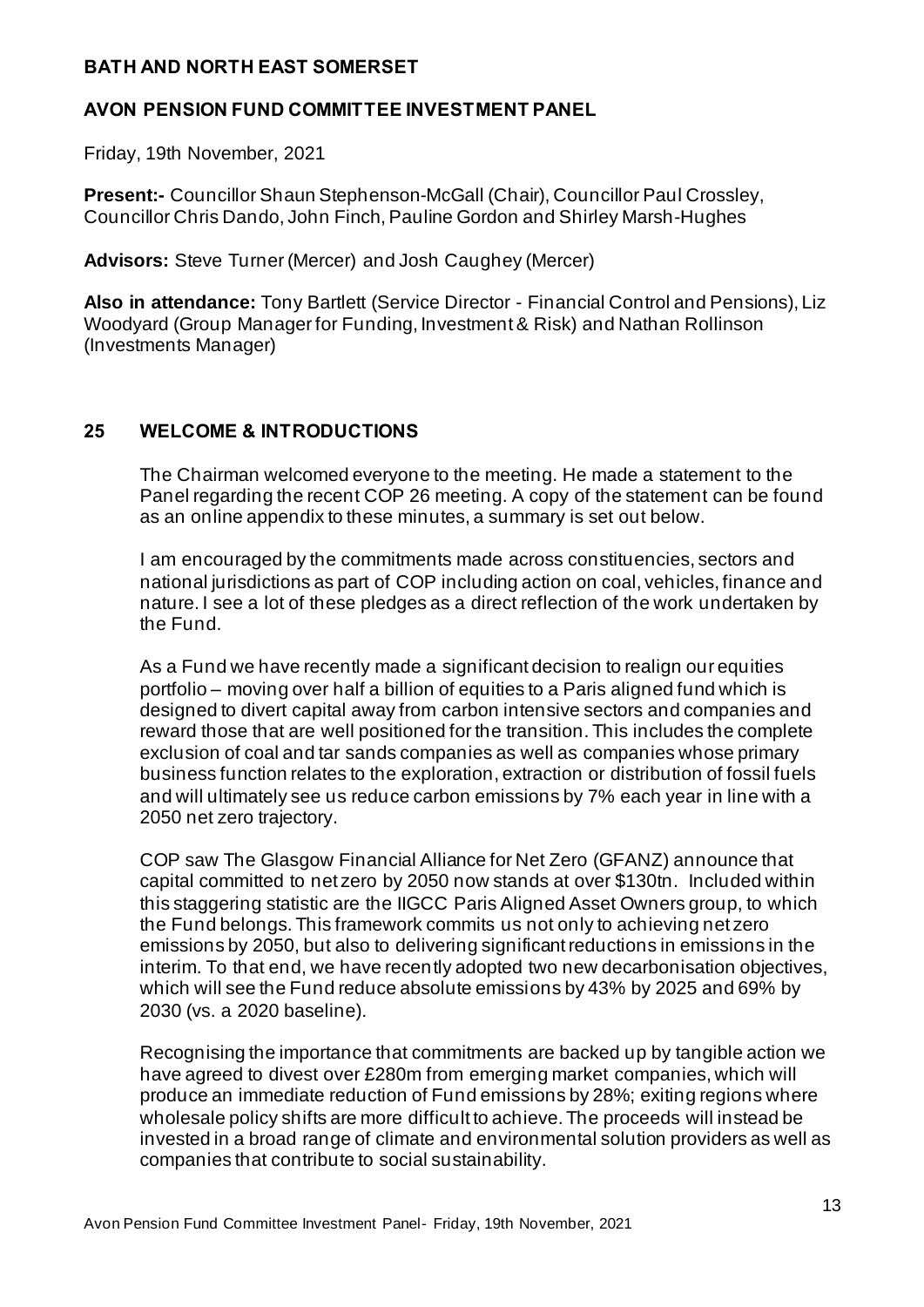Over the last 6 months we have increased our communications with members by utilising social media and connecting with our membership directly. This month saw the launch of our first ESG member survey; the results of which will be used to inform future strategy on climate.

The role for the Fund and its strategic partners remains as critical as ever. We will continue to collaborate, engage with companies to accelerate progress towards net zero, and continue to advocate for a supportive policy environment that will facilitate change ultimately for the benefit of our members.

## **26 DECLARATIONS OF INTEREST**

There were none.

## **27 APOLOGIES FOR ABSENCE AND SUBSTITUTIONS**

There were none.

## **28 TO ANNOUNCE ANY URGENT BUSINESS AGREED BY THE CHAIR**

There was none.

## **29 ITEMS FROM THE PUBLIC - TO RECEIVE DEPUTATIONS, STATEMENTS, PETITIONS OR QUESTIONS**

There were none.

## **30 ITEMS FROM COUNCILLORS AND CO-OPTED AND ADDED MEMBERS**

There were none.

## **31 MINUTES: 17TH SEPTEMBER 2021 AND 17TH SEPTEMBER 2021 EXEMPT**

The Panel were minded to approve the minutes.

## **32 INFRASTRUCTURE PORTFOLIOS**

The Group Manager for Funding, Investment & Risk introduced this item to the Panel and highlighted the following areas from the report.

The legacy portfolio is 'generalist' in that it invests across a range of infrastructure assets whereas to date the Fund has invested in Brunel's renewables portfolio, noting that Brunel have also offered a 'generalist' infrastructure portfolio in each investment cycle. Therefore, the legacy portfolio provides diversification within infrastructure for the Fund.

Brunel is in process of finalising the private market portfolio specifications for the next cycle of private market investments. The portfolio specification has not been agreed as yet and Mercer advice is subject to the final portfolio offered.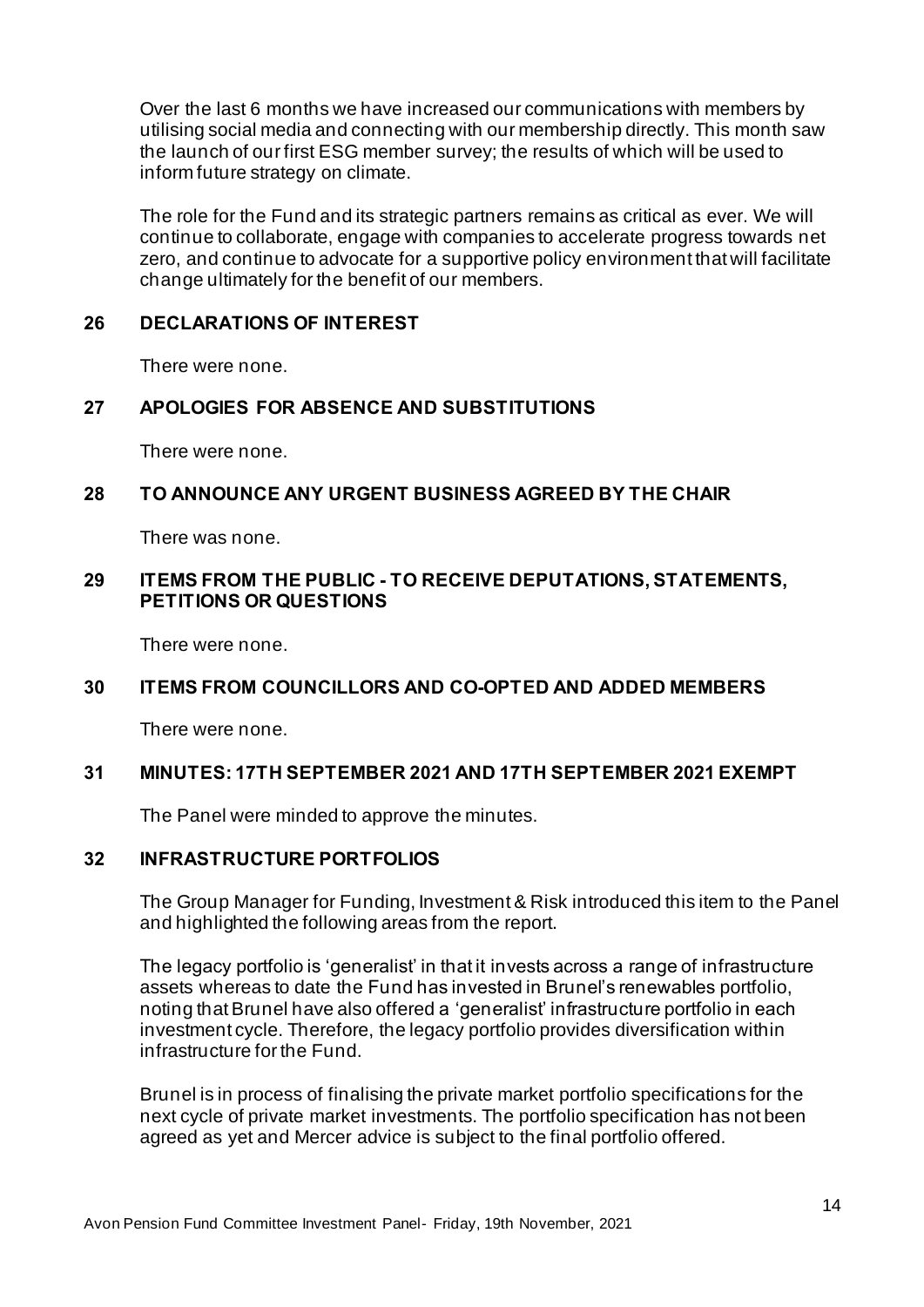This paper is for the Panel to explore the potential options and implications (operationally, timing) for the legacy portfolio. Allocations to the next cycle of private market portfolios offered by Brunel will be agreed at the Panel meeting in 1Q22, once portfolio specifications are available.

The Fund can allocate to the next Brunel infrastructure portfolio to maintain the current strategic allocation independently of any decision concerning the legacy portfolio.

The Panel, having been satisfied that the public interest would be better served by not disclosing relevant information, **RESOLVED,** in accordance with the provisions of the Section 100(A)(4) of the Local Government Act 1972 that the public should be excluded from the meeting for this item of business, because of the likely disclosure of exempt information as defined in paragraph 3 of Part I of Schedule 12A of the Act as amended.

The Panel were minded to note the report and next steps outlined.

# **33 PERFORMANCE MONITORING**

The Investments Manager introduced this report to the Panel and highlighted the following points.

- The Fund's assets increased by £139m in the quarter (2.9% net investment return) ending 30 September 2021 giving a value for the Fund of £5,710m. Sustainable Equities did well despite the surge in Gas prices. No major concerns to raise at this stage.
- Responsible Investment COP 26: Onus to drive change on the private sector. Climate disclosures becoming more mandatory.
- Draft TCFD report and Responsible Investment Annual Report due for discussion at Committee meeting in December.

Josh Caughey, Mercer addressed the Panel and highlighted points from within Appendix 2 - Mercer Performance Monitoring Report.

## **Executive summary**

- Funding level and risk: The funding level is estimated to have improved slightly over Q3 to just over 101%, as asset growth outweighed the rise in the value of the liabilities. It is estimated to have increased by 8% over the year to 30 September 2021.
- The Value-at-Risk rose over the quarter to £1,206m, or 21.4% of liabilities, mainly due to the increase in the absolute value of the assets. Risk as a proportion of liabilities has reduced over the year, largely due to the decision to move towards a dynamic equity option strategy.

## **Market Outlook**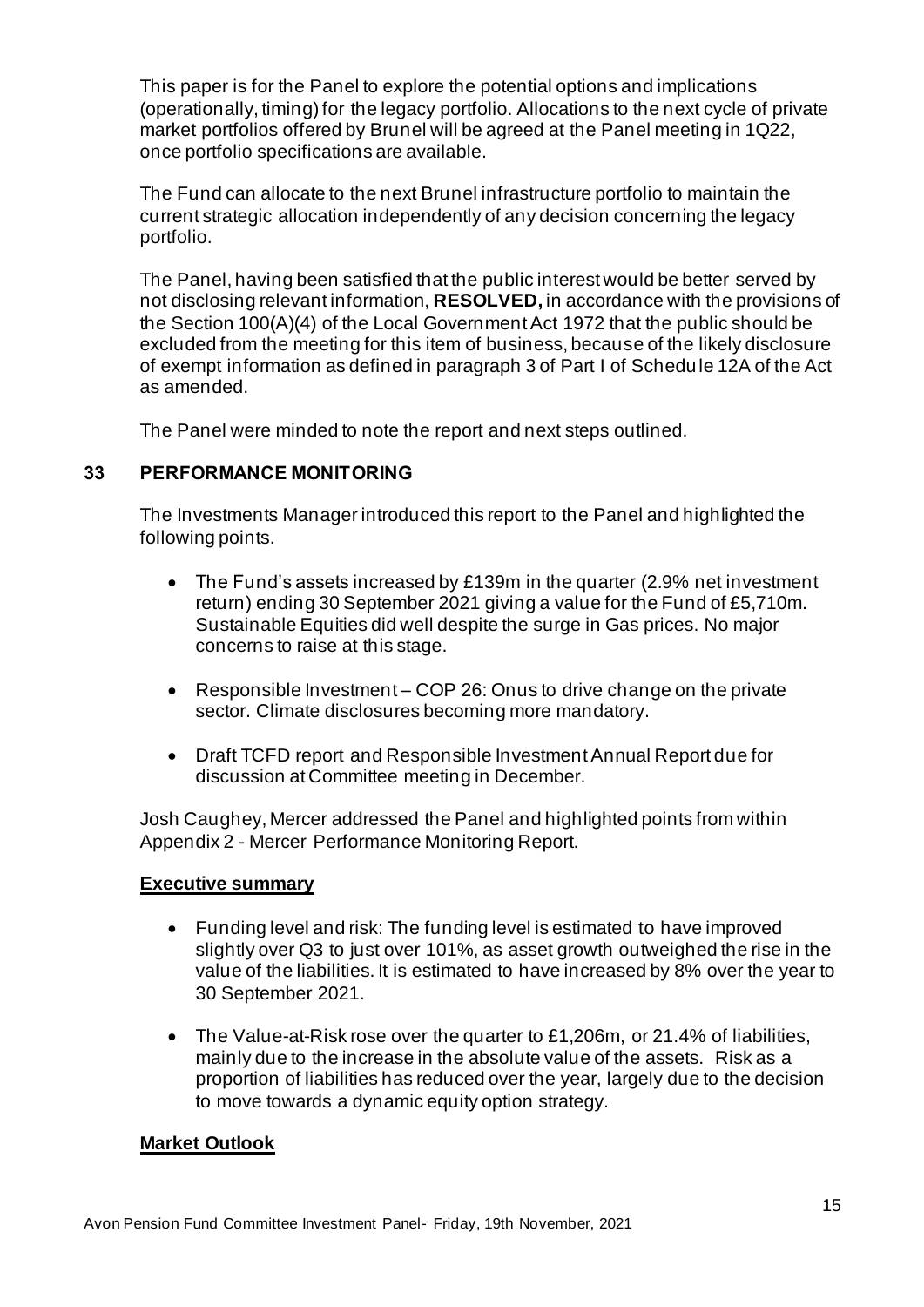- Global equity returns were flat over the quarter in US dollar terms on the back of heightened fears over recent increases in the price of energy and related supply chain disruptions. However, central banks and in particular the US Federal Reserve continued to assert that the rise in inflation was transitory and would dissipate over time. A weaker sterling led to positive global equity returns in the low single digits for unhedged UK investors.
- Economic activity remained strong although the rise of the delta variant and shortages of people and goods in some sectors slowed activity through the quarter. While governments mostly avoided imposing new lockdowns, activities in certain face-to-face sectors, most notably travel, softened. In addition, ongoing supply disruptions in a range of sectors (most notably the auto sector) led to both less activity and higher prices.
- We expect economic growth to remain strong, although supply disruptions and near term weakness in China, could lead to near term growth being weaker than we had thought. However, any growth shortfall this year may be offset by better growth next year, especially in China and supply constrained sectors. It seems likely that the impact of COVID on economies and markets will fade, especially in those economies that have vaccinated the most.

#### **Performance vs. expected strategic returns**

Returns have been above expectations for all equity mandates, given the strength of equity markets since 2019.

BlackRock Passive Global Equity - Returns are above strategic expectations and the mandate has tracked the underlying market.

Brunel Global Sustainable - Strong returns from equity markets and the mandate has now outperformed thanks to a strong third quarter.

Brunel Emerging Markets - Returns are above strategic expectations though the mandate has underperformed benchmark since inception.

Brunel Diversified Returns - Returns above expectation so far thanks to exposure to rising equity markets and some of the asset class positioning of the four underlying managers.

Brunel UK Property - Mandate incepted in January 2021; too early to draw conclusions although property market has fared well so far in 2021.

Brunel Renewable Infra - Returns above expectations (despite contracting over one year period), but mandate is still in the drawdown phase.

Shirley Marsh-Hughes asked if the Value at Risk takes into account the risk strategies put in place.

Josh Caughey replied that it does in terms of reduction in assumed volatility in equities and allows for the ongoing dynamic protection that is in place.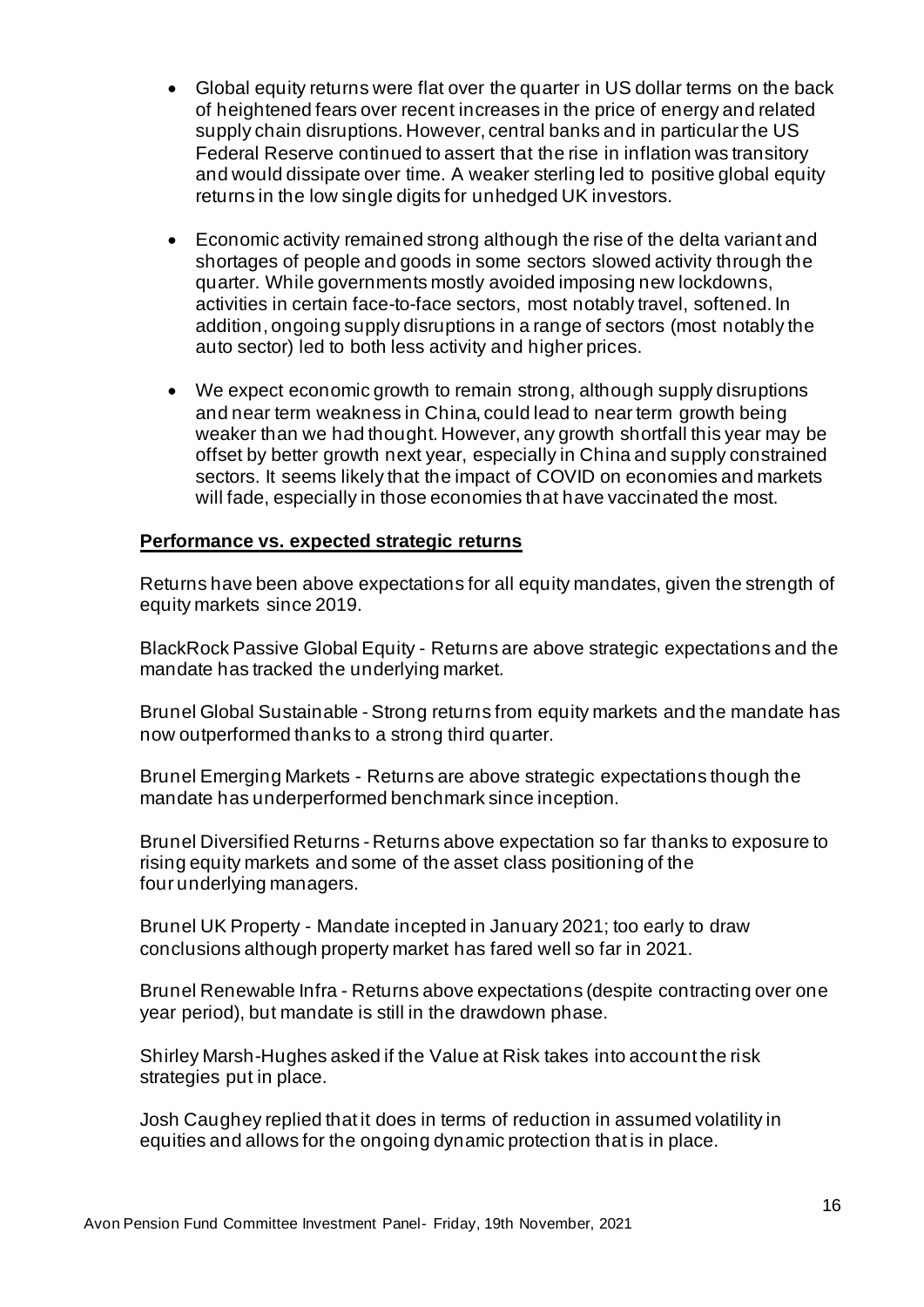Shirley Marsh-Hughes suggested that within a future report a comparison is shown for VaR without the risk strategies.

Steve Turner replied that that would be possible. He added that they could also attempt to show a comparison with other LGPS funds.

The Service Director for Financial Control and Pensions commented that there is always likely to be an element of risk within the portfolio and asked if the Fund was taking on more risk than normal due to the growth of the portfolio.

Steve Turner replied that the level of risk within the investment strategy would always take into account wider funding elements. He added that work is being carried out on this and was a topic that could be discussed more widely in the future.

He then highlighted some main points within Appendix 5 – Mercer Paper: Managing Inflation Risk to the Panel.

- Given that the Fund's liabilities are linked to inflation, one of the Fund's key risks is that investment returns don't keep pace with the liabilities in an elevated and sustained inflationary scenario. If inflation rises by 1% and the assets don't keep pace, then this would be equivalent to a 30% fall in the value of the Fund's equity holdings (c. £700m funding strain).
- The investment portfolio is robust to a wide range of inflationary scenarios through the direct inflation hedging within the liability driven investment (LDI) strategy, as well as allocations to real assets such as infrastructure and property that provide some inflation sensitivity.
- Important to have lots of diversification within the portfolio because different asset classes will help us in different ways in different times.

## Introduction

- Long term secular forces driving disinflation such as globalisation could be turning the other way now.
- Direct inflation risks have also increased as a result of changed central bank philosophies and more monetary/fiscal coordination.
- Governments may prefer to reduce public debt indirectly through higher inflation rather than outright taxation.
- We believe the risk of seeing a wider range of outcomes has increased, including among them:
	- o more frequent inflation regime changes
	- $\circ$  higher inflation volatility
	- o longer periods of higher inflation levels

## Markets may be underestimating the risk of higher inflation

• Inflation levels are currently well above the Bank of England's 2% p.a. target, but most central banks' current view is that this is transitory.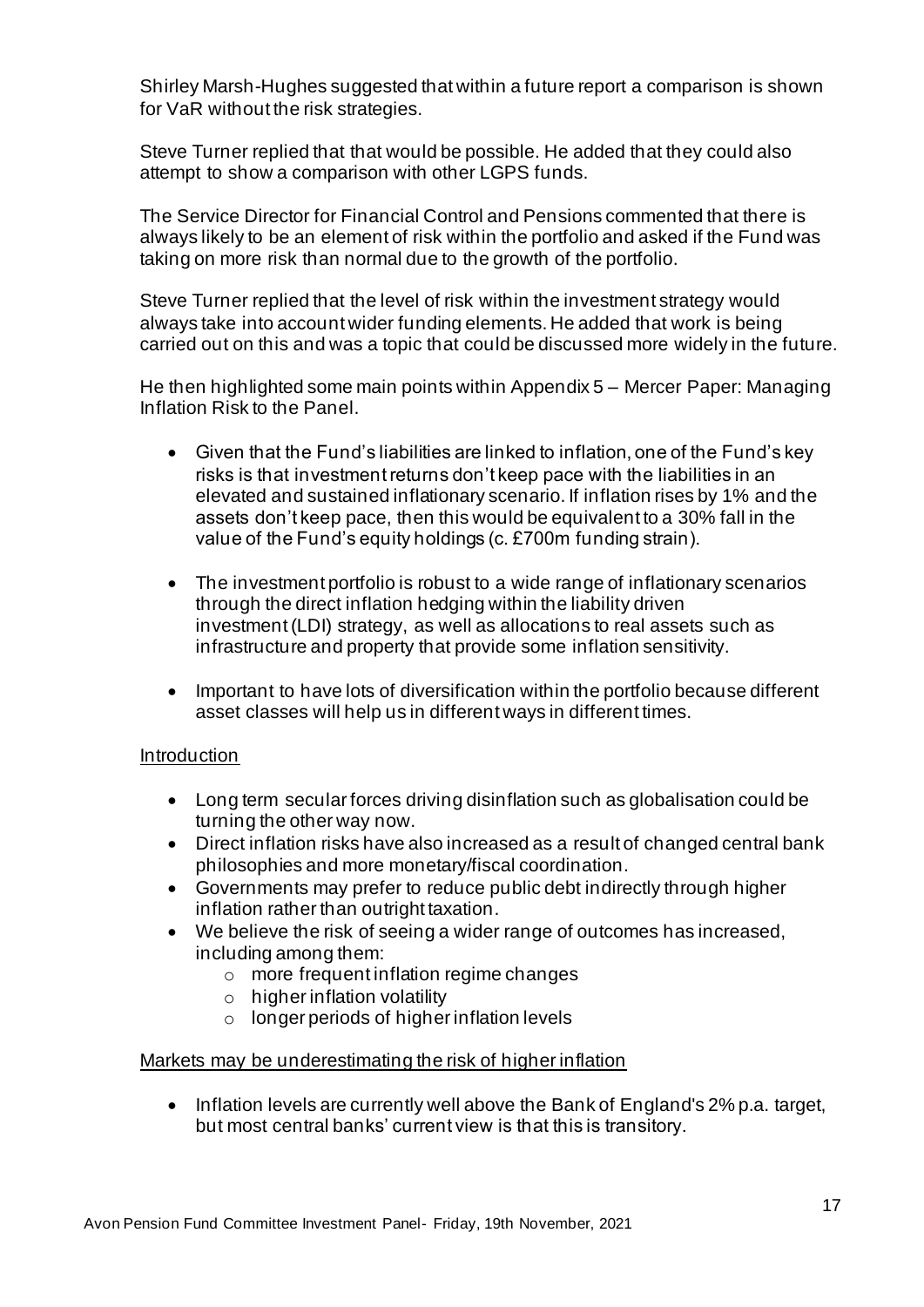- The risk is that current inflation becomes more entrenched and problematic, noting higher inflation is also associated with higher volatility of inflation.
- Across the developed world, short term inflation is highest in the UK, however, we view the weakening of secular disinflationary forces is a global phenomenon.

## What's the fundamental issue with inflation?

- The Fund's liabilities are directly linked to (uncapped) CPI inflation. A rise of inflation by 1% p.a. would increase the size of the liabilities by 20% (all else equal).
- This means that the investment strategy has to deliver an additional 1% p.a. otherwise this would lead to a funding strain putting upwards pressure on contributions.
- The Fund's discount rate for past service is currently CPI + 1.75% p.a. meaning if (CPI) inflation is higher, the Fund's investments need to return more in order to satisfy the discount rate requirements.

# Assessing inflation risk

- The likelihood of certain inflationary scenarios occurring has increased.
- Equity/bond dominated portfolios have performed well through the last two decades of disinflation…but a transition to a more inflationary regime could negatively impact both equities and bonds.
- Rising likelihood and adverse impact means inflation exposure for the average portfolio should be reviewed to avoid taking unrewarded risk. This inflation risk may require a re-alignment of portfolios.

## Different scenarios are shaped by different inflation drivers…

We consider different forward-looking economic scenarios of how economies and markets could behave under different conditions resulting from different combinations of inflation drivers and other factors that interact.

- Demand-pull drivers: Economic Growth / Monetary & Fiscal Policy
- Cost-push drivers: Supply costs / Labour costs / Technological productivity gains

Pauline Gordon asked if further discussion was required with the Actuary regarding CPI+ and the basis.

Steve Turner replied that around two valuations ago it was common for LGPS to have discount rates that were Gilts based, but struggled to lock into them. He added that a broader discussion with the Actuary would be welcome. He said that Mercer were comfortable with CPI+ basis.

## Building scenarios - Incorporating energy transition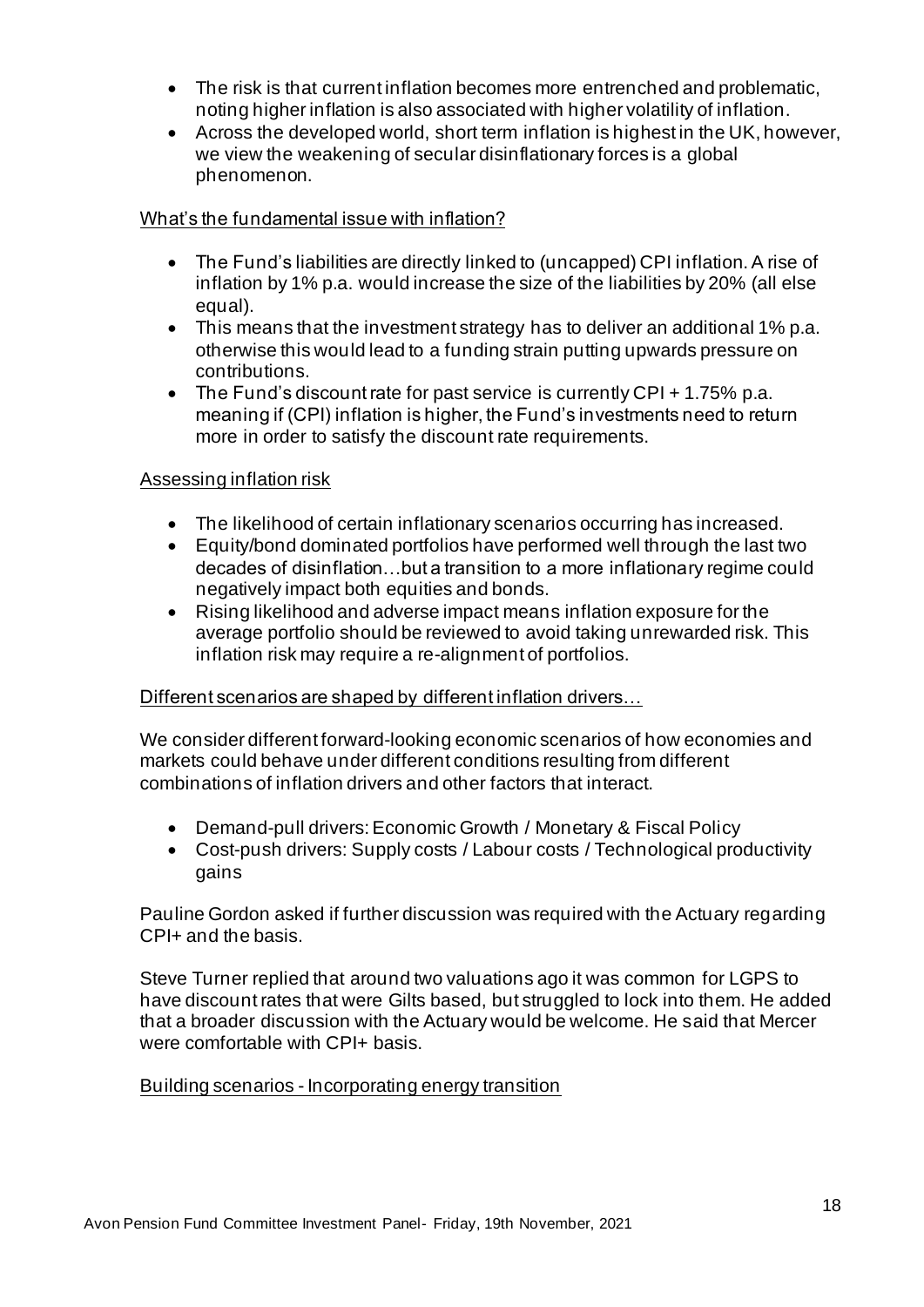- A major scenario that has not been discussed so far is that of energy transition. We believe this is a critical consideration and needs to be considered separately from broader economic scenario analysis.
- Rather than being an economic scenario on its own, we expect it to occur alongside many of the scenarios considered here.
	- The risks and opportunities presented by energy transition are likely to be more dependent on specific strategy selection than higher level asset class allocation, which means it is harder to generalise in an asset class heat-map.

#### Asset classes to mitigate inflationary environments

Private Debt

- Vast majority of cases a floating-rate asset class that provides a 'hedge' against central bank rate response to inflation.
- Higher starting yields make them a more attractive option than listed floating rate instruments.
- Could become a useful part of the portfolio going forward.

Commodities, and commodity related strategies

- Commodities hedge against cost-push inflation as they tend to exhibit high 'inflation beta'. Economic transformation drives demand for commodities – urbanization and energy transition are structural forces that could support prices over the longer term.
- Volatile, with ESG implications.

Equity Protection to act as a shock absorber.

#### **Summary**

No single asset class gives universal inflation protection to all scenarios – we need to invest across a selection of strategies to help broaden the protection and the Fund has many of the building blocks already.

The Fund is well positioned for growth scenarios where inflation moderately exceeds central bank targets (balanced growth) or where central banks force nominal yields below inflation (financial repression) – equities and traditional real assets such as property and infrastructure can provide what we feel to be sufficient protection.

The Fund is vulnerable to the overheat scenario where inflation spins out of control and central banks need to respond. Where they scramble to rein it in, rate risk may become more significant than inflation risk, and floating rate strategies such as private debt may soften the blow. Long nominal bonds (gilts and corporate bonds) are very exposed in these scenarios, suggesting maintaining a low interest rate hedge ratio.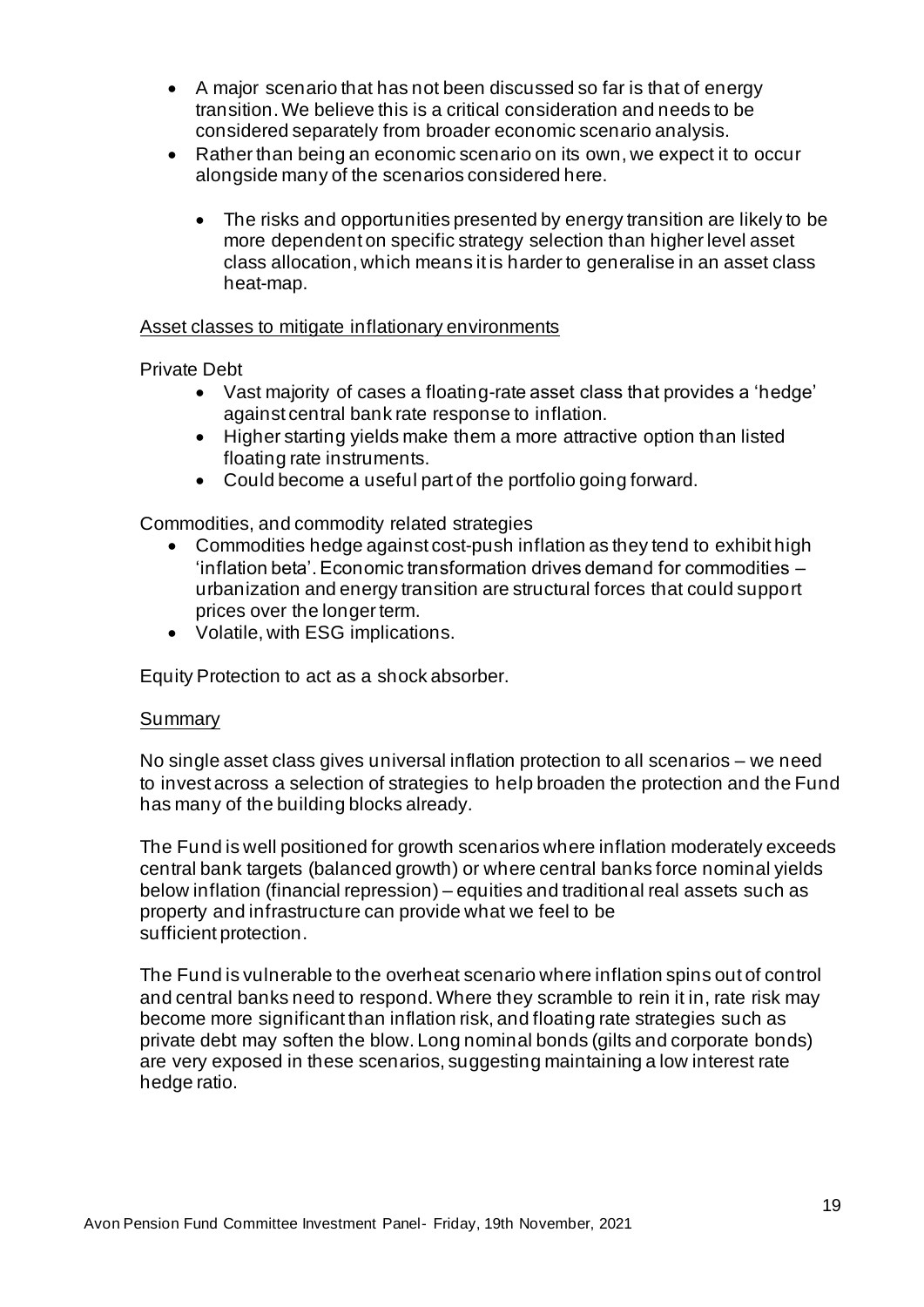Under the pandemic stagflation scenario where growth and inflation pull the central bank in different directions, the addition of gold or commodities can help protect against tail inflation risks but these present governance and operational difficulties.

Under the hard landing scenario, downside protection that worked in the past such as government bonds will be of limited use for valuation reasons. The equity protection downside strategy will help manage downside risk and introducing gold could be considered as an alternative to government bonds.

#### Conclusion and next steps

The Fund is well positioned against growth-oriented and/or long term inflation scenarios. Outright inflation protection through the LDI portfolio but with a low interest rate hedge ratio, as well as allocations to equities, infrastructure and real estate with inflation sensitivity.

A next step for the Fund could be to review the level of inflation protection at a portfolio level across the different inflationary scenarios and the impact of different investment strategies. This would look to assess direct and indirect sensitivities.

The Panel could look to increase the inflation hedge ratio (for example, by 10%, u p to the current maximum permitted under the risk management framework) via the BlackRock LDI mandate, which could be implemented quickly, however there are practical considerations around the level of collateral required to implement this change. The FRMG will be considering whether the hedge ratios remain appropriate in more detail.

A diversified exposure across a range of assets is a pragmatic solution to help the Fund mitigate various inflationary scenarios.

Shirley Marsh-Hughes asked if we were to increase Inflation Protection without having a high level of Interest Rates protection there would be a risk that we would become out of balance.

Steve Turner replied that it was not impossible to increase Inflation Protection, but that the Fund would have to depart from its current framework and analyse so that risk is not increased elsewhere within the portfolio.

The Panel were minded to note the information as set out in the reports.

## **34 RISK MANAGEMENT FRAMEWORK**

The Investments Manager introduced this report and highlighted the following points to the Panel.

- The Liability Driven Investment (LDI) strategy was additive to returns with no triggers breached during this period.
- The Equity Protection Strategy (EPS) was additive to returns in September but has since detracted since inception. It is currently 'amber' (under review)